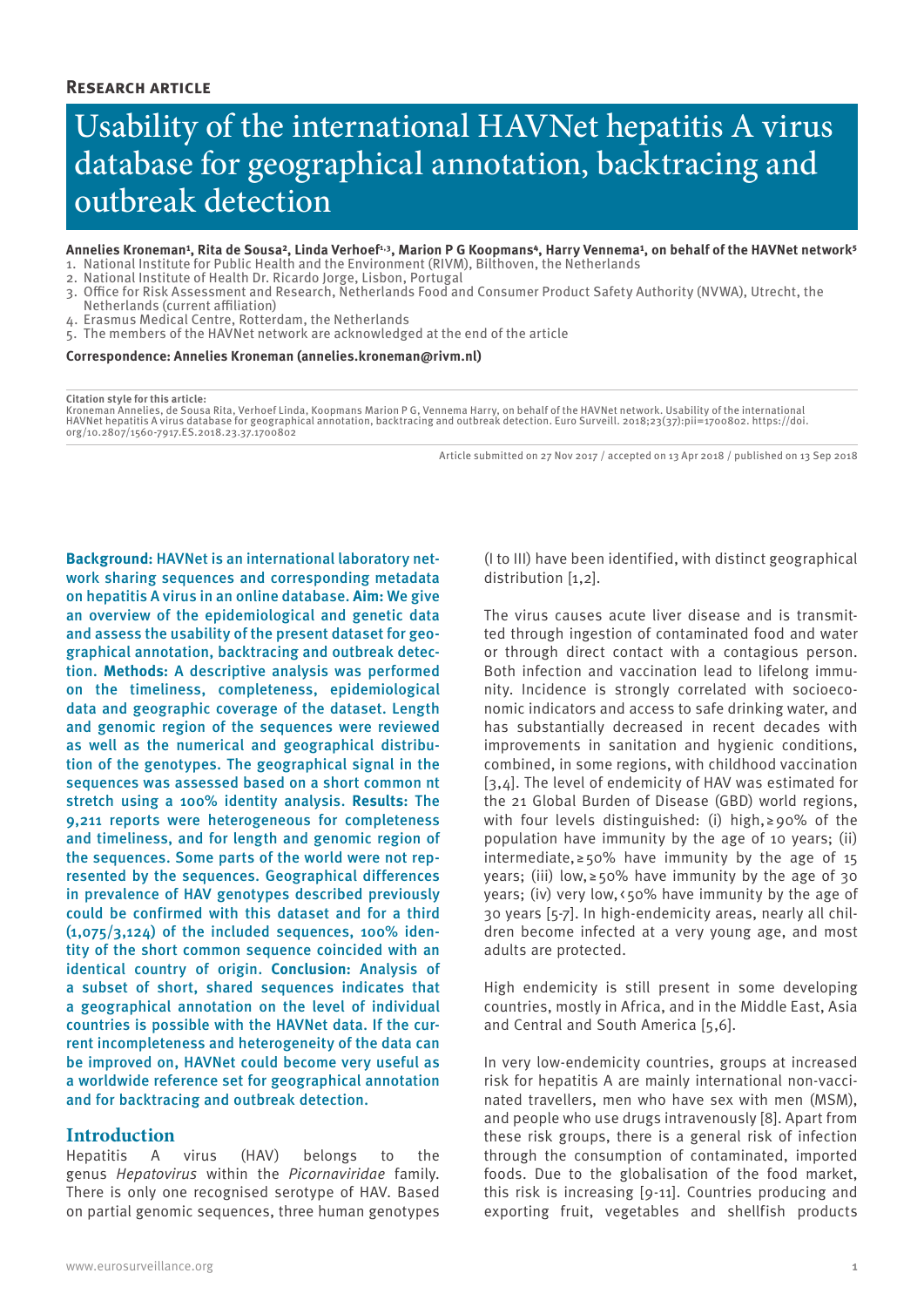## **Table 1**

Hepatitis A virus sequences reported to HAVNet by participating countries and reported to GenBank, based on year of sampling, pre-2010–2017 (n =  $9,211$ )

| Source of reports     | Sampling year       |                     |                |                |                |                |                |              |                |             |                |
|-----------------------|---------------------|---------------------|----------------|----------------|----------------|----------------|----------------|--------------|----------------|-------------|----------------|
|                       | Unknown             | $\langle 2010$      | 2010           | 2011           | 2012           | 2013           | 2014           | 2015         | 2016           | 2017        | <b>Total</b>   |
| GenBank               | 2,051               | 3,305               | 395            | 113            | 265            | 470            | 147            | 38           | $\mathbf{1}$   | $\circ$     | 6,785          |
| Australia             | $\circ$             | $\mathsf O$         | 16             | 13             | 23             | 30             | 36             | 23           | $\mathbf 0$    | $\mathsf O$ | 141            |
| Austria               | $\mathsf{O}\xspace$ | $\mathsf{o}\xspace$ | $\mathsf{o}$   | $\circ$        | $\mathbf 0$    | $\circ$        | $\overline{2}$ | $\mathsf{o}$ | $\circ$        | $\mathbf 0$ | $\overline{2}$ |
| Canada                | $\mathsf{O}\xspace$ | $\mathbf 0$         | $\mathbf 0$    | $\circ$        | $\mathbf 0$    | $\circ$        | 0              | 3            | $\mathbf{1}$   | $\circ$     | 4              |
| Czech Republic        | $\circ$             | 56                  | $\mathbf 0$    | $\circ$        | $\mathbf 0$    | $\circ$        | 0              | $\mathbf 0$  | $\mathbf 0$    | $\mathbf 0$ | 56             |
| Finland               | $\mathsf{o}\xspace$ | $\mathsf{o}\xspace$ | $\circ$        | $\mathbf 0$    | $\mathbf 0$    | $\mathbf 0$    | $\mathbf 0$    | 5            | $\mathbf 0$    | $\mathbf 0$ | 5              |
| France                | $\mathsf{O}\xspace$ | 51                  | $\circ$        | $\circ$        | $\mathsf O$    | $\circ$        | 0              | $\mathbf{1}$ | $\mathbf 0$    | $\circ$     | 52             |
| Germany               | $\circ$             | $\overline{2}$      | $\mathbf 0$    | 6              | 13             | 17             | 34             | 11           | 47             | 32          | 162            |
| Hungary               | $\mathsf{O}\xspace$ | 178                 | $\overline{7}$ | $\overline{2}$ | $\mathbf{1}$   | 4              | $\mathsf O$    | $\mathbf 0$  | $\mathbf 0$    | $\mathbf 0$ | 192            |
| Ireland               | $\mathsf{o}$        | $\mathbf 0$         | $\circ$        | $\circ$        | $\mathbf{1}$   | 32             | 5              | 15           | $\overline{2}$ | $\mathbf 0$ | 55             |
| Israel                | $\mathsf O$         | $\mathsf O$         | $\mathbf 0$    | $\circ$        | $\mathsf O$    | $\overline{2}$ | 0              | $\mathbf 0$  | $\mathbf 0$    | $\mathbf 0$ | $\overline{2}$ |
| Italy                 | $\mathsf{O}\xspace$ | $\mathsf O$         | $\mathbf 0$    | $\circ$        | $\mathsf O$    | $\circ$        | 4              | 3            | $\mathbf 0$    | $\circ$     | $\overline{7}$ |
| Latvia                | $\mathsf{O}\xspace$ | 100                 | $\circ$        | $\mathbf 0$    | $\mathbf 0$    | $\mathbf 0$    | $\mathbf 0$    | $\mathsf{o}$ | $\mathbf 0$    | $\mathbf 0$ | 100            |
| The Netherlands       | $\mathsf{o}$        | 697                 | 212            | 98             | 82             | 78             | 88             | 56           | 63             | 19          | 1,393          |
| <b>New Zealand</b>    | $\mathsf{O}\xspace$ | $\mathsf O$         | $\mathbf 0$    | $\mathbf 0$    | 0              | $\mathbf 0$    | 0              | 4            | $\mathbf 0$    | $\circ$     | 4              |
| Norway                | $\circ$             | $\mathsf O$         | $\mathsf{o}$   | $\circ$        | $\overline{2}$ | 26             | $\mathbf 0$    | $\mathsf{o}$ | $\circ$        | $\mathbf 0$ | 28             |
| Spain                 | $\circ$             | 49                  | $\mathbf 0$    | $\circ$        | $\mathbf 0$    | $\mathbf 0$    | $\mathbf 0$    | $\mathbf 0$  | $\mathbf 0$    | $\mathbf 0$ | 49             |
| Sweden                | $\mathsf{O}\xspace$ | 43                  | $\mathbf 0$    | $\circ$        | $\mathsf O$    | 3              | 11             | 29           | 15             | 3           | 104            |
| <b>United Kingdom</b> | $\mathsf{o}$        | $\mathsf{o}\xspace$ | $\mathbf 0$    | 4              | $\overline{2}$ | 3              | 3              | 58           | $\circ$        | $\mathbf 0$ | 70             |
| <b>Total</b>          | 2,051               | 6,532               | 630            | 236            | 389            | 665            | 330            | 246          | 129            | 54          | 9,211          |

HAVNet: hepatitis A virus Network.

may have a higher level of HAV endemicity than the countries importing the products. As the virus is very stable in the environment, and the dose required to infect susceptible humans is low, an outbreak is likely to occur when contaminated food is introduced into a large, susceptible population [12]. Added to this risk is the fact that the virus is excellently preserved in frozen, ready-to-eat products [13], which may be shipped globally.

Due to the long incubation period for hepatitis A (15–50 days), linking and traceback of food-borne clusters or outbreaks of HAV are not straightforward. Given the stability of HAV, molecular typing and comparison of HAV strains can help to identify outbreaks and link cases, particularly in outbreaks with foods that have been dispersed over a wide geographic region. This requires international sharing of combined epidemiological and laboratory data [14].

Over 7,000 HAV sequences (including simian sequences) are available in the open-sequence repository of GenBank [15], but structured registration of epidemiological data such as source or country of infection is lacking. In 2010, the international hepatitis A virus laboratory network, HAVNet, was set up and a database of HAV sequences combined with epidemiological data was implemented, starting from the database used in the former European project, the Food-borne viruses in Europe Network [16-18]. Here, we describe the data currently available in the HAVNet database. The completeness of the epidemiological data is evaluated and the available sequences are analysed for length, genomic region and genetic diversity. These results are used to assess the usefulness of the present dataset for geographical annotation, backtracing and outbreak detection.

# **Methods**

# **HAVNet network, database and typing tool**

The HAVNet network consists of virologists from universities and public health institutes [19] using an online password-protected database platform. The database is used on a give-and-take basis which involves signing a confidentiality agreement. Besides the sequences, a set of background data fields is available (e.g. sampling date, age, sex, HAV vaccination status, day of onset of disease, suspected country of infection, suspected transmission route and implicated food). As not all laboratories are able to submit epidemiological data, the only compulsory fields are case identifier and year of sampling. The platform offers online analysis and visualisation tools such as the Basic Local Alignment Search Tool (BLAST), phylogeny and a geographical analysis tool. HAV sequences available in the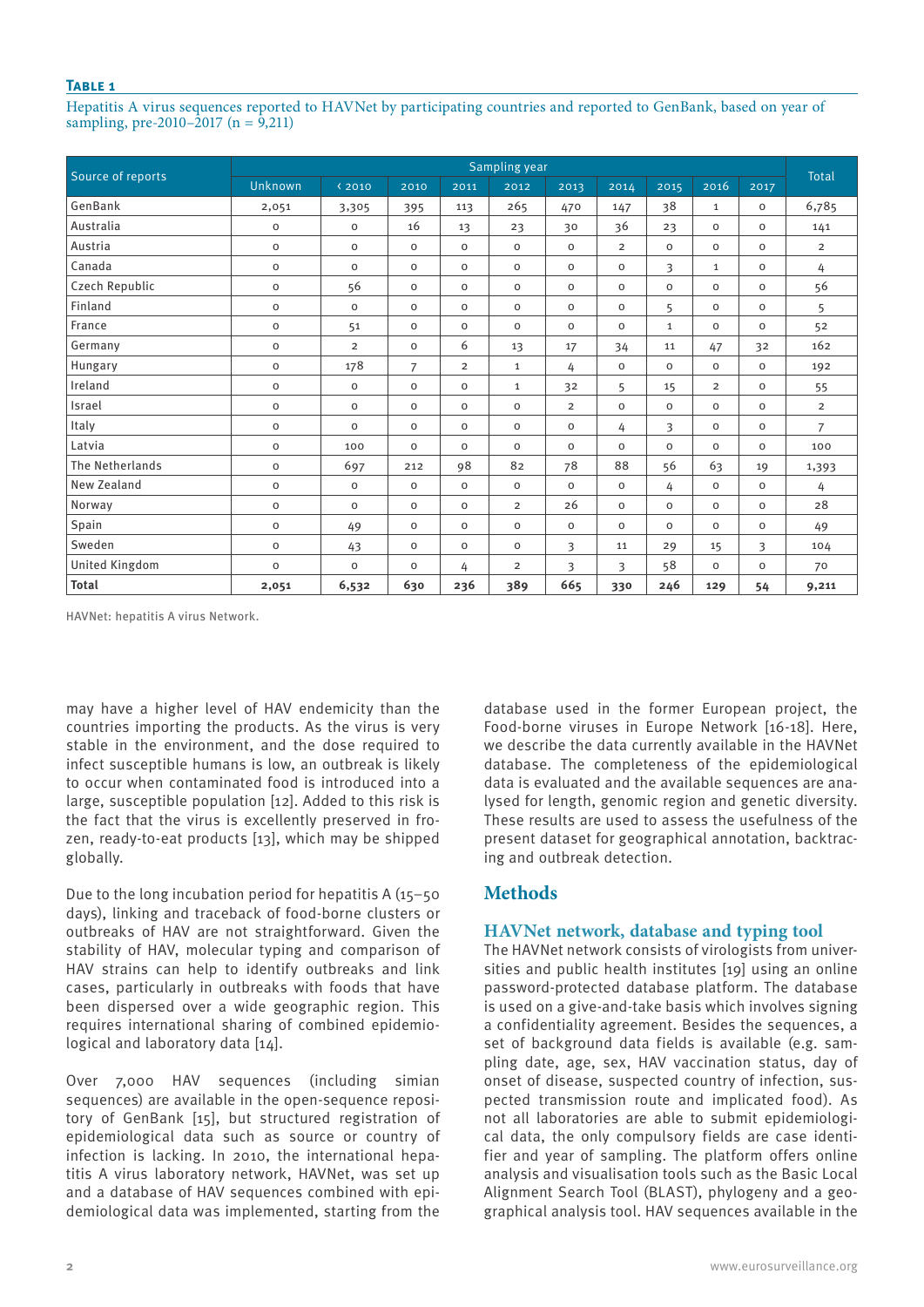#### **Figure 1**

Representation of the genomic coordinates of hepatitis A virus sequences in the HAVNet database relative to the reference, 1957–2017 (n = 9,783)



Genomic position (relative to reference)

HAVNet: hepatitis A virus Network.

The x axis represents the position of each sequence relative to the reference HAV genome NC\_001489. Each horizontal grey line is one sequence from GenBank, each black line a sequence reported by a HAVNet member. The vertical red lines demarcate major typing regions: the end of the 5' non-coding region (position 735), the VP3/VP1 junction (between positions 2,207 and 2,208) and the VP1/2A junction (between position 3,107 and 3,108).

public domain (GenBank [15]) are added to the dataset on a regular basis. If not available as standard in the GenBank record, the sampling date and geographic origin of the sequences are supplemented after searching the GenBank record and associated publications.

Standardised genotyping of all sequences in the database is realised through linkage with the newly developed HAV genotyping tool [20] through a web service. This tool was developed using building blocks from the open source REGA HIV-1 subtyping tool [21], analogous to the norovirus and enterovirus typing tools [22]. The typing algorithm starts with a BLAST analysis of the query sequence against a reference set of sequences from viruses in the family *Picornaviridae*, resulting in identification as HAV, and assigning coordinates of the genomic region of the query sequence, relative to the public reference sequence (NC\_001489) [23]. The

second step is a phylogenetic analysis of the query sequence compared with a subset of HAV reference sequences, to assign the genotype, with profile alignment, construction of phylogenetic trees and bootstrap validation. The genotyping result is subsequently stored in the HAVNet database. A download of the complete HAVNet dataset on 27 February 2017 was used for the analyses, including the additional and manually supplemented GenBank entries.

#### **Descriptive analysis of the HAVNet dataset**

A download of the complete HAVNet dataset on 27 February 2017 was used for the analyses, containing 9,211 reports, with 9,783 sequences (572 reports reported two sequences, from two different genomic regions), of which 2,426 reports were submitted by 18 HAVNet members and 6,785 were retrieved from GenBank (Table 1). The earliest reported year of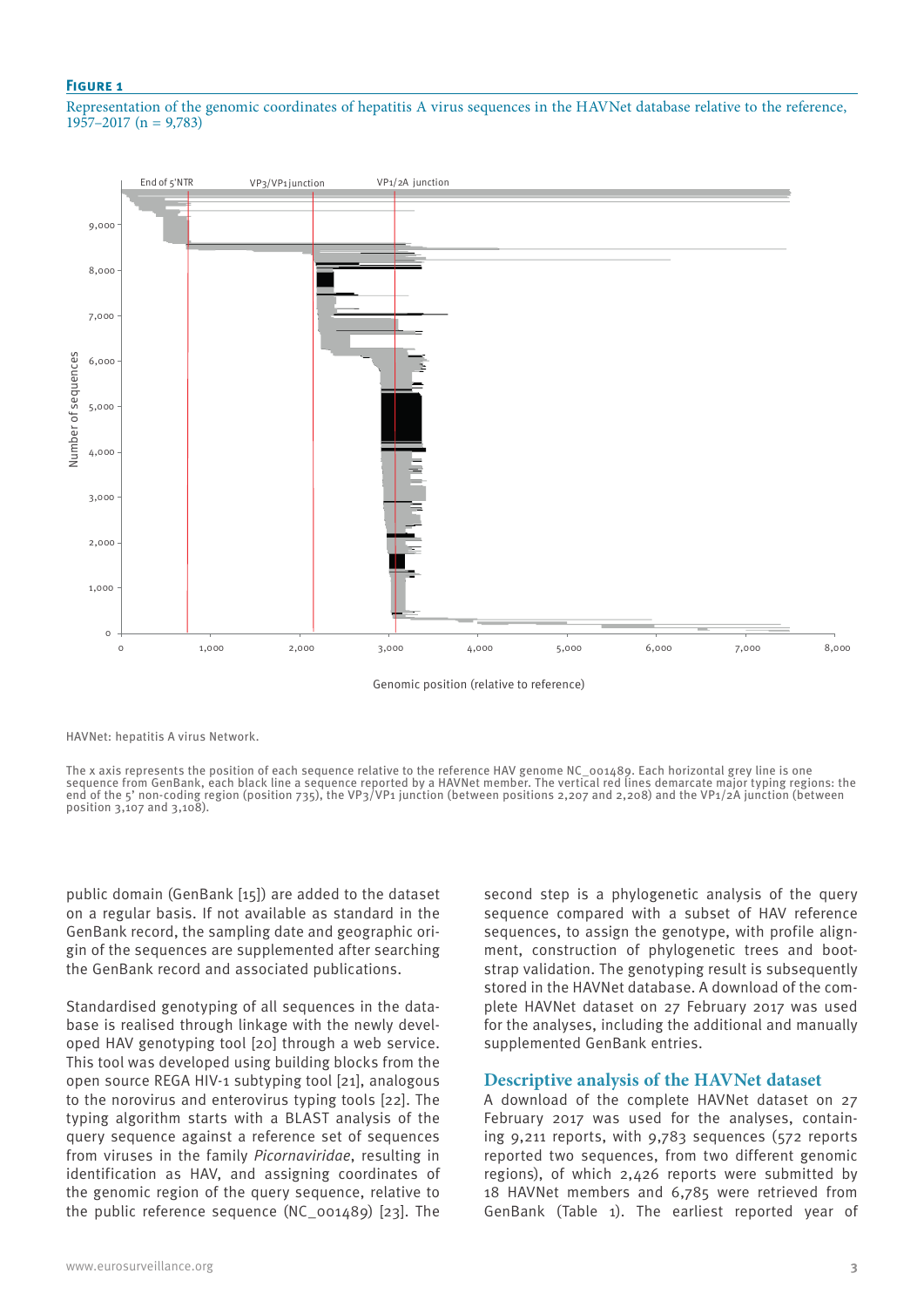## **Figure 2**

Specification of the use of the 9,760 human hepatitis A virus sequences in the analyses



- 1: All sequences of human origin.
- 2: From 96 endemic countries.
- 3: Covering the specified 100nt region, including 92 endemic countries.
- 4: 100% identical to ≥ 2 others (= sequence type group).
- 5: Significantly associated to one of the 181 sequence type groups, including 74 countries.
- 6: In 145 groups from a single GBD region.
- 7: In 122 groups from a single country, including 29 countries.

sampling for the GenBank sequences was 1957, and for the HAVNet sequences it was 2000.

The completeness of the dataset was scored for information on sampling date, suspected geographical origin of the virus, possible source of infection, vaccination status and hospitalisation. For the subset of HAVNet reports for which a complete sampling date was available, and which were submitted after 2010 (the year in which the HAVNet database was started and historical datasets were uploaded) the reporting lag was calculated. Geographic distribution of genotypes was compared with previously published data  $[1,2]$ 

## **Analysis of 100 nt sequence types for geographical signal**

For the analysis of the geographical signal, they were evaluated for their lengths and coordinates relative to the reference sequence. Based on these findings, a target region for the analysis was chosen encompassing the majority of the sequences in the database, while remaining of sufficient length to have suitable discriminatory power in the subsequent analysis.

The subset of sequences included in this analysis comprises all entries of human HAV in the HAVNet database reporting the most likely geographical origin of the infection. Only sequences from endemic countries were included.

The large heterogeneity of the sequence regions in the dataset resulted in the choice of a short target region of only 100 overlapping nt. With such short sequences, a reliable phylogenetic cluster analysis is not possible. Thus, a very basic classification method was chosen in which sequences were grouped on the basis of 100% identity within this 100 nt region, i.e. identical sequence-type. Minimum group size was arbitrarily set at three. Groups of two were left out because despite thorough curation, duplicate sequences in the HAVNet dataset cannot be excluded due to the two sources (HAVNet and GenBank) of the sequences.

Because of the overrepresentation of some countries in the database, for each sequence-type group the geographic information was analysed by comparing the frequencies of the suspected country of origin for sequences in that group with the geographic distribution of the entire dataset. The p value thus represents the probability of finding this frequency based on chance. P values below 0.05 were considered statistically significant. Calculations were performed and Figures 1, 2 and part of Figure 3 were composed using Microsoft Excel (Microsoft Corporation, Redmond, Washington, United States, 2010).

# **Results**

## **Descriptive analysis of the HAVNet epidemiological data**

The 2,426 reports submitted by HAVNet members were evaluated for epidemiological data. Of these, 972 (40%) were reported with a possible source of infection (Table 2). Of the reports with a reported source of infection, 508 (52%) reported travel to an endemic country, and 77 (8%) reported a possible food-borne source, of which 16 reported shellfish, 18 fresh or frozen fruit, and 43 other or unknown food. Fewer reports held other epidemiological data: only 282 (12%) reports from HAVNet members recorded the vaccination status, and 79 (3%) recorded whether or not the patient was hospitalised (data not shown).

For HAVNet reports with complete sampling dates and reported after 2010 (start of the present HAVNet database platform), the reporting lag was computed: of the 850 reports included, the median reporting lag was 94 days (min =  $\circ$  days, max = 1,282 days), with large differences per country and no clear trend over the years.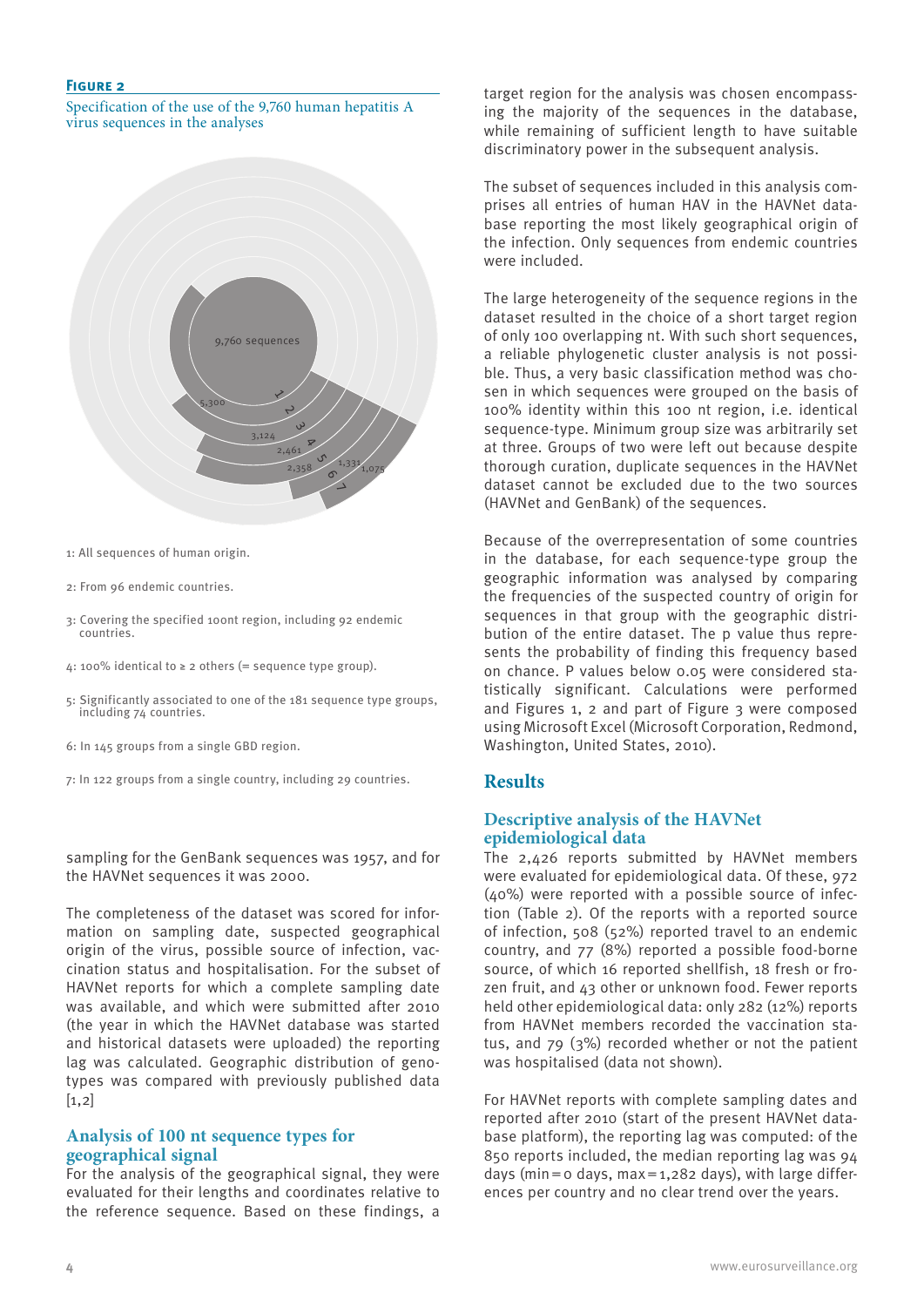## **Figure 3**

Distribution of human hepatitis A virus genotypes over the endemic Global Burden of Disease regions, pre-2010–2017  $(n = 4,863)$ 



HAVNet: hepatitis A virus Network.

This map is based on the suspected origin of the virus as reported by HAVNet members or determined from the GenBank record or associated publications.

The number of sequences per region are shown in parentheses. Reports from regions of very low endemicity have been omitted.

# **Genetic data**

The 9,783 sequences in the database ranged in length from 60 nt to around 7,500 nt, the length of the complete genome. The genomic region covered by the sequences is shown in Figure 1.

The two genomic regions most widely used for genotyping, the VP1/2A region and the VP3/VP1 region [1,24], were predominant in the dataset. A limited set of complete genomes was available. These were mainly downloaded from GenBank.

Of the 9,211 reports, 8,657 (2,394 reported by HAVNet members, 6,263 retrieved from GenBank) could be typed as human HAV genotypes by the typing tool. Twenty three were of genotype V, which is not found in humans, so these were excluded from the overview in Table 3, as were the sequences for 531 reports which could not be typed by the typing tool. Of these, 50% (267) were sequences from the 5' non-translated region, while only 9% of the typed sequences were from that region. One was a hepatitis B virus sequence. In general, the sequences which could not be genotyped were shorter than the typed sequences, with a median length of 196 nt, vs 332 nt for the typed sequences. They tended to cluster clearly with one genotype (I, II or III), but could not reliably be assigned to one of the subtypes within each genotype and thus remain unassigned due to the present setup of the typing tool.

The majority  $(7,127, 82%)$  of the 8,657 reports in the download were genotype I (88.5% for HAVNet, 80.0% for GenBank) (Table 3). In the HAVNet dataset, the proportion of I.A was smaller than in the GenBank dataset: 55.9% vs 62.7%, and for I.B vice versa: 32.6% vs 17.3%. The next most common genotype was III.A, with 19.2% in the GenBank sequences, and 11.3% for HAVNet. Genotype II was very rare, with only 34 reports in total. All 24 III.B sequences in the download dataset were retrieved from GenBank and had sampling dates before 1990 (data not shown).

# **Geographical distribution of hepatitis A virus genotypes**

For  $5,300$  of the  $9,760$  sequences  $(54.3%)$  in the dataset, the endemic country from which the virus originated was present (Figure 2). Figure 3 shows the distribution of the human HAV genotypes over the GBD world regions with low to high endemicity [2]. The geographical distribution of genotypes is in concordance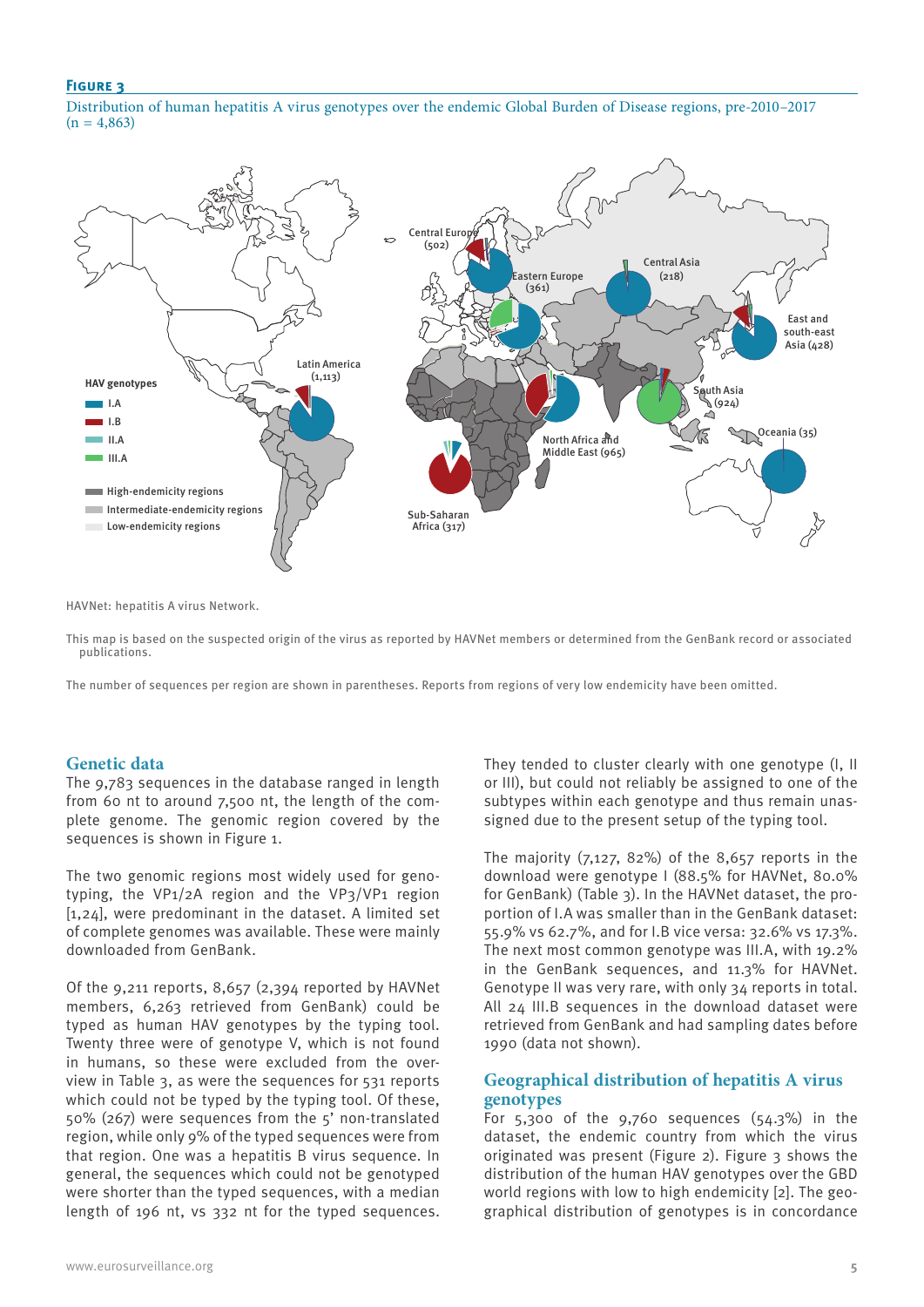## **Table 2**

## Reported source of hepatitis A in HAVNet reports,  $2000-2017$  (n = 972)

| Possible source of infection            | Number of reports |
|-----------------------------------------|-------------------|
| Contact with hepatitis A patient        | 241               |
| Contact with traveller with hepatitis A |                   |
| Homeless/PWID                           | 13                |
| <b>MSM</b>                              | 115               |
| Travel to endemic country               | 508               |
| Food-borne: fresh or frozen soft fruit  | 18                |
| Food-borne: shellfish                   | 16                |
| Food-borne: other/unknown               | 43                |
| Waterborne                              | $\overline{2}$    |
| Other                                   | 11                |
| <b>Total</b>                            | 972               |

HAV: hepatitis A virus; HAVNet: hepatitis A virus Network; MSM: men who have sex with men; PWID: people who inject drugs.

## **Table 3**

Human hepatitis A virus genotypes in the dataset of Robertson et al. compared with the HAVNet and GenBank datasets

|              | <b>Dataset</b>       |           |         |           |               |           |  |  |
|--------------|----------------------|-----------|---------|-----------|---------------|-----------|--|--|
| HAV genotype | Robertson et al. [1] |           | GenBank |           | <b>HAVNet</b> |           |  |  |
|              | n                    | Ratio (%) | n       | Ratio (%) | n             | Ratio (%) |  |  |
| I.A          | 71                   | 68.9      | 3,924   | 62.7      | 1,339         | 55.9      |  |  |
| I.B          | 12                   | 11.7      | 1,084   | 17.3      | 780           | 32.6      |  |  |
| Ш            |                      | 1.0       | 30      | 0.5       | 4             | 0.2       |  |  |
| III.A        | 13                   | 12.6      | 1,201   | 19.2      | 271           | 11.3      |  |  |
| III.B        | 6                    | 5.8       | 24      | 0.4       | $\circ$       | 0.0       |  |  |
| <b>Total</b> | 103                  | 100       | 6,263   | 100       | 2,394         | 100       |  |  |

HAV: hepatitis A virus; HAVNet: hepatitis A virus Network.

with the findings in 1992 by Robertson et al. [1]. Genotype I.B is predominant in sub-Saharan Africa, I.A in South and Central America and III.A in south Asia. In North Africa and the Middle East both I.A and I.B can be found. Based on five sequences, Robertson et al. [1] only found I.A in this region.

## **Geographical signal in the sequences**

The most predominant genomic region in the database was a region of 100 nt at the VP1/2A region (positions 3,046–3,146 compared with NC\_001489) (Figure 1).

A multiple alignment was made with all 3,187 sequences covering this genomic region, for which an endemic country was reported as the possible origin of the virus. A set of 63 sequences was excluded due to unreliable alignment in the selected genomic region. This resulted in a subset of 3,124 sequences (32% of the downloaded dataset) from 92 of 96 endemic countries present in the database (95%), for the analysis of geographical signal (Figure 2).

On the basis of 100% identity within this 100 nt region, 2,461 sequences (79% of the subset of sequences included in the analysis) were assigned to 181 sequence-type groups ofthree or more sequences, 2,358 of which were significantly associated with this group.

Of these, 122 (67%) sequence-type groups contained sequences from a single country. Of the 59 sequence types from more than one country, 23 came from countries within the same GBD world region. Seventy four countries (75% of all endemic countries represented in the database) were significantly associated with at least one of the sequence types. The 22 countries without significant association to a sequence type were all present in the dataset with only one or two sequences (data not shown).

Of the 663 sequences (21%) which were not part of a sequence-type group with more than two members, 477 sequence types were unique, and 186 had two representatives.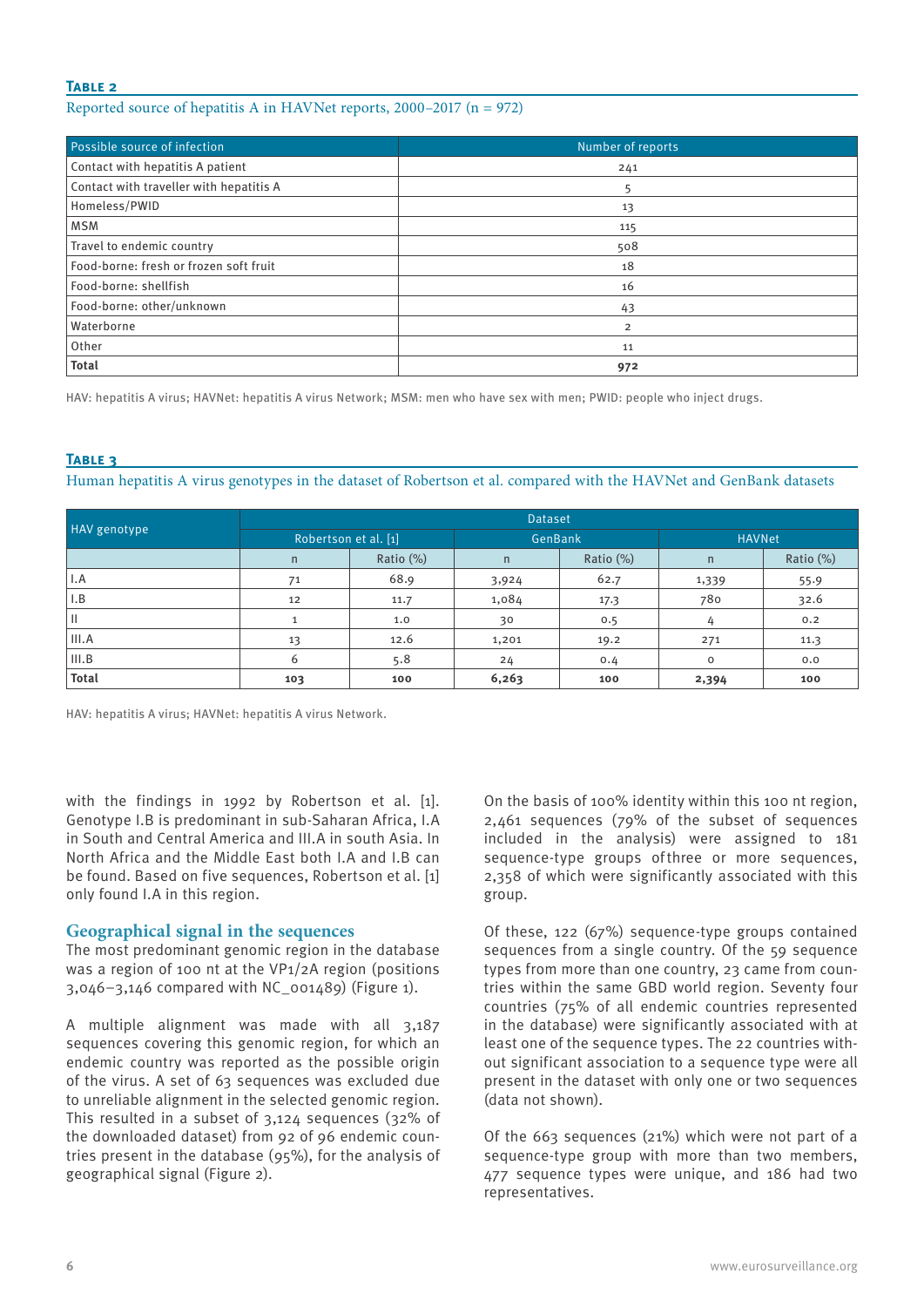## **Table 4**

Hepatitis A virus genotype distribution and composition of the sequence-type groups, pre-2010–2017 ( $n = 2,461$ ) sequences)

| <b>HAV</b><br>genotype | Average<br>group size | Number of<br>groups | Single<br>country<br>groups | Multiple<br>country<br>groups |  |
|------------------------|-----------------------|---------------------|-----------------------------|-------------------------------|--|
| I.A                    | 15.1                  | 118                 | 83                          | 35                            |  |
| I.B                    | 11.6                  | 46                  | 31                          | 15                            |  |
| II.A                   | 4.0                   |                     | O                           |                               |  |
| III.A                  | 8.5                   | 17                  | 8                           |                               |  |

HAV: hepatitis A virus.

There were 118 sequence-type groups of genotype I.A, 46 of I.B, 1 of II.B and 17 of III.A (Table 4). The III.A groups were more often composed of more than one country, despite their smaller average size.

# **Discussion**

Analysis of the current global dataset of sequence data for HAV shows that the HAVNet database is promising for source tracking; however, improvements in data quality are necessary to cover gaps regarding essential metadata and to enable optimal and timely use of such data in outbreak studies. In many reports, essential metadata are missing. In addition, parts of the world are well-covered with respect to reports and sequences, while other parts of the world are missing. When available, comparison of sequences is complicated by different genomic regions targeted for the sequences that are shared.

With the current lag times for reporting, the database is able to serve as an outbreak detection tool for frozen foods with long shelf lives. For fresh produce, however, timeliness requires improvement, as, combined with the long incubation period for HAV, it is outside the actionable range.

Nevertheless, despite its present sub-optimal form, the HAVNet database has illustrated its use for overcoming public health issues in HAV source tracing. The data collected within the network supported the detection and source-tracing of several international outbreaks, food-borne as well as a recent large outbreak among MSM [11,14,25-28].

Using the current HAVNet dataset, both the ratio of the different genotypes and the worldwide distribution of the different genotypes are largely very similar to the findings of the 1992 inventory [1]. Only genotype III.B is relatively underrepresented in the current dataset compared with the historic overview, and all III.B sequences in the database were several decades old. This may reflect a true decrease in global presence, as this genotype was strongly associated with Japan, which has seen a rapid decline in HAV prevalence [29].

As this country now has the lowest endemicity level, this genotype seems to have disappeared [5].

The lack of standardisation of partial genome sequencing precluded integral analysis of this data. Concessions had to be made with regard to the length of the included genomic region, which resulted in using only a fraction of the genetic information in the sequences. Still, our analyses did find a distinctive geographic signal in the 3,124 included sequences at the level of individual countries or GBD regions. In order to be able to validate this with a larger genomic region, the next step should be an international harmonisation of sequencing protocols, thereby building a well-annotated set of reference sequences of sufficient length. Here, the use of complete genomes, as has been advocated for tracking of other pathogens [30-35], would be optimal, but due to the higher sequencing costs it is not yet realistic for all laboratories. Such a reference set could be used to build a second analysis step in the HAV typing tool after the genotyping, where geographical annotation could be performed, as an indication of the country or region of origin of the strain. Such geotagging would help to focus source tracing of a HAV infection, particularly in food-borne outbreaks where imported products are involved.

The shift in III.B prevalence shows the importance of regular and systematic updating of the reference sequence database. Moreover, shifts in endemicity and the ever-increasing levels of international travel and food trade might challenge the present geographical distribution of HAV strains and thus the use of the database for source tracing in the future.

Another important element is the need for global coverage: there are still blank spots on the world map, outlined on the basis of the HAVNet dataset, partly due to the absence of sequences from these regions, but also due to absence of sufficient background data to pinpoint the geographical origin of the sequences submitted. However, a growing number of laboratories are contributing sequences to the database, and we hope that in the near future these blank areas will be filled in, leading to a more complete representation of the sequence space of HAV.

Despite its shortcomings, the HAVNet database has proved promising in pinpointing the geographical origin of sources in outbreak investigations.

If the HAVNet database can be further improved, it could make use of other sources, or could be used at earlier stages of international outbreaks, such as the outbreak among MSM in Europe [26]. To optimise public health profit, the HAV community is encouraged to expand its genome sequencing efforts, in terms of genome coverage, metadata provision and timely sharing of information.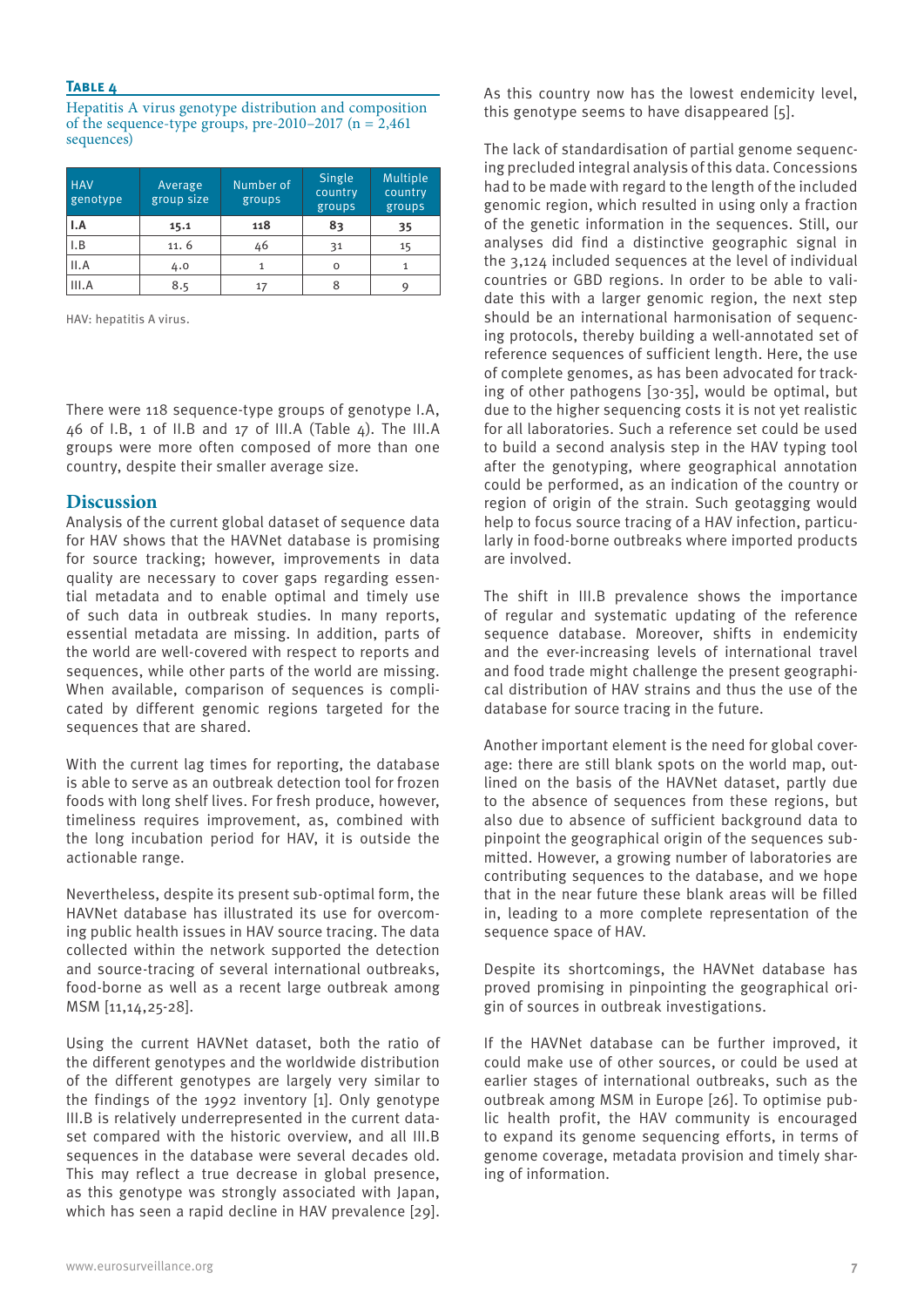#### **Acknowledgements**

HAVNet partners contributing to this paper are: Queensland Health Forensic and Scientific Services, Australia; Medical University of Vienna, Austria; Public Health Agency, Canada; National Institute of Public Health, Czech Republic; National Institute for Health and Welfare, Finland; National Reference Centre for Hepatitis A, France; University of Regensburg, Germany; ÁNTSZ Regional Institute of State Public Health Service, Hungary; Department of Medical Microbiology and Immunology, University of Pécs, Hungary; UCD National Virus Reference Laboratory, Ireland; Public Health Laboratory, Israel; University of Bari, Italy; Riga East University Hospital, Latvian Centre of Infectious Diseases, Latvia; Food and Consumer Product Safety Authority (NVWA), the Netherlands; National Institute for Public Health and the Environment, the Netherlands; Public Health Service of Amsterdam, the Netherlands: Institute of Environmental Science and Research Limited (ESR), New Zealand; Institute of Public Health, Norway; University of Barcelona, Spain; Center for Virology, Sahlgrenska University Hospital, Sweden; Department of Microbiology, Public Health Agency of Sweden, Sweden; Public Health England, United Kingdom.

From 1999 to 2008, this work was funded by the European Commission through three projects:

Food-borne viruses in Europe (FBVE, contract number QLK1-1999-00594)

Prevention of emerging (food-borne) enteric viral infections: diagnosis, viability testing, networking and epidemiology (DIVINE-NET, contract number 2003213)

Providing tools to prevent emergence of enteric viruses (EVENT, contract number 50257)

#### **Conflict of interest**

None declared.

#### **Authors' contributions**

AK, RdS and LV conducted the analyses. RdS and AK drafted the manuscript. RdS, LV, MPGK, HV contributed to the design and interpretation of the results, reviewed an early draft and approved the final version.

#### **References**

- 1. Robertson BH, Jansen RW, Khanna B, Totsuka A, Nainan OV, Siegl G, et al. Genetic relatedness of hepatitis A virus strains recovered from different geographical regions. J Gen Virol. 1992;73(Pt 6):1365-77. https://doi.org/10.1099/0022-1317-73- 6-1365 PMID: 1318940
- 2. Costa-Mattioli M, Cristina J, Romero H, Perez-Bercof R, Casane D, Colina R, et al. Molecular evolution of hepatitis A virus: a new classification based on the complete VP1 protein. J Virol. 2002;76(18):9516-25. https://doi.org/10.1128/JVI.76.18.9516- 9525.2002 PMID: 12186933
- 3. Fangcheng Z, Xuanyi W, Mingding C, Liming J, Jie W, Qi J, et al. Era of vaccination heralds a decline in incidence of hepatitis A in high-risk groups in China. Hepat Mon. 2012;12(2):100-5. https://doi.org/10.5812/hepatmon.4907 PMID: 22509186
- 4. Vacchino MN. Incidence of Hepatitis A in Argentina after vaccination. J Viral Hepat. 2008;15(Suppl 2):47-50. https://doi. org/10.1111/j.1365-2893.2008.01029.x PMID: 18837834
- 5. Jacobsen KH, Wiersma ST. Hepatitis A virus seroprevalence by age and world region, 1990 and 2005. Vaccine. 2010;28(41):6653-7. https://doi.org/10.1016/j. vaccine.2010.08.037 PMID: 20723630
- 6. World Health Organization (WHO). The Global Prevalence of Hepatitis A Virus Infection and Susceptability: a systematic review. Geneva: WHO; 2010. Available from: http://apps.who.

int/iris/bitstream/handle/10665/70180/WHO\_IVB\_10.01\_eng. pdf;jsessionid=A7F0D6907A6AD5B3BB430FDCC2F304A1?sequ  $enc'=-1$ 

- 7. Global Health Data Exchange. Countries. [Accessed 1 Dec 2017]. Available from: http://ghdx.healthdata.org/countries
- 8. Urbanus AT, van Houdt R, van de Laar TJ, Coutinho RA. Viral hepatitis among men who have sex with men, epidemiology and public health consequences. Euro Surveill. 2009;14(47):19421. https://doi.org/10.2807/ese.14.47.19421 en PMID: 19941800
- 9. Sánchez G, Pintó RM, Vanaclocha H, Bosch A. Molecular characterization of hepatitis a virus isolates from a transcontinental shellfish-borne outbreak. J Clin Microbiol. 2002;40(11):4148-55. https://doi.org/10.1128/JCM.40.11.4148- 4155.2002 PMID: 12409389
- 10. Petrignani M, Verhoef L, Vennema H, van Hunen R, Baas D, van Steenbergen JE, et al. Underdiagnosis of foodborne hepatitis A, The Netherlands, 2008-2010(1.). Emerg Infect Dis. 2014;20(4):596-602. https://doi.org/10.3201/eid2004.130753 PMID: 24655539
- 11. Severi E, Verhoef L, Thornton L, Guzman-Herrador BR, Faber M, Sundqvist L, et al. Large and prolonged food-borne multistate hepatitis A outbreak in Europe associated with consumption of frozen berries, 2013 to 2014. Euro Surveill. 2015;20(29):21192. https://doi.org/10.2807/1560-7917.ES2015.20.29.21192 PMID: 26227370
- 12. Koopmans M, Vennema H, Heersma H, van Strien E, van Duynhoven Y, Brown D, et al. European Consortium on Foodborne Viruses. Early identification of common-source foodborne virus outbreaks in Europe. Emerg Infect Dis. 2003;9(9):1136-42. https://doi.org/10.3201/eid0909.020766 PMID: 14519252
- 13. FAO/WHO Food and Agriculture Organization of the United Nations/World Health Organization. Viruses in food: scientific advice to support risk management activities: meeting report.; 2008. Microbiological Risk Assessment Series No. 13. Rome. 79pp.
- 14. Gossner CM, Severi E. Three simultaneous, food-borne, multi-country outbreaks of hepatitis A virus infection reported in EPIS-FWD in 2013: what does it mean for the European Union? Euro Surveill. 2014;19(43):20941. https://doi. org/10.2807/1560-7917.ES2014.19.43.20941 PMID: 25375903
- 15. Benson DA, Cavanaugh M, Clark K, Karsch-Mizrachi I, Lipman DJ, Ostell J, et al. GenBank. Nucleic Acids Res. 2017;45(D1):D37-42. https://doi.org/10.1093/nar/gkw1070 PMID: 27899564
- 16. Duizer E, Kroneman A, Siebenga J, Verhoef L, Vennema H, Koopmans MFBVE network. Typing database for noroviruses. Euro Surveill. 2008;13(19):18867. PMID: 18761977
- 17. Kroneman A, Verhoef L, Harris J, Vennema H, Duizer E, van Duynhoven Y, et al. Analysis of integrated virological and epidemiological reports of norovirus outbreaks collected within the Foodborne Viruses in Europe network from 1 July 2001 to 30 June 2006. J Clin Microbiol. 2008;46(9):2959-65. https://doi.org/10.1128/JCM.00499-08 PMID: 18650354
- 18. Koopmans M, Vennema H, Heersma H, van Strien E, van Duynhoven Y, Brown D, et al. Early identification of commonsource foodborne virus outbreaks in Europe. Emerg Infect Dis. 2003;9(9):1136-42. https://doi.org/10.3201/eid0909.020766 PMID: 14519252
- 19. National Institute for Public Health and the Environment (RIVM). HAVNet. Bilthoven: RIVM. [Accessed 1 Dec 2017]. Available from: www.havnet.nl
- 20. National Institute for Public Health and the Environment (RIVM). Hepatitis A Virus Genotyping Tool Version 1.0. [Accessed 1 Dec 2017]. Available from: http://www.rivm.nl/ mpf/hav/typingtool
- 21. de Oliveira T, Deforche K, Cassol S, Salminen M, Paraskevis D, Seebregts C, et al. An automated genotyping system for analysis of HIV-1 and other microbial sequences. Bioinformatics. 2005;21(19):3797-800. https://doi. org/10.1093/bioinformatics/bti607 PMID: 16076886
- 22. Kroneman A, Vennema H, Deforche K, v d Avoort H, Peñaranda S, Oberste MS, et al. An automated genotyping tool for enteroviruses and noroviruses. J Clin Virol. 2011;51(2):121-5. https://doi.org/10.1016/j.jcv.2011.03.006 PMID: 21514213
- 23. Brister JR, Ako-Adjei D, Bao Y, Blinkova O. NCBI viral genomes resource. Nucleic Acids Res. 2015;43(Database issue):D571-7. https://doi.org/10.1093/nar/gku1207 PMID: 25428358
- 24. Costa-Mattioli M, Monpoeho S, Schvoerer C, Besse B, Aleman MH, Billaudel S, et al. Genetic analysis of hepatitis A virus outbreak in France confirms the co-circulation of subgenotypes Ia, Ib and reveals a new genetic lineage. J Med Virol. 2001;65(2):233-40. https://doi.org/10.1002/jmv.2025 PMID: 11536228